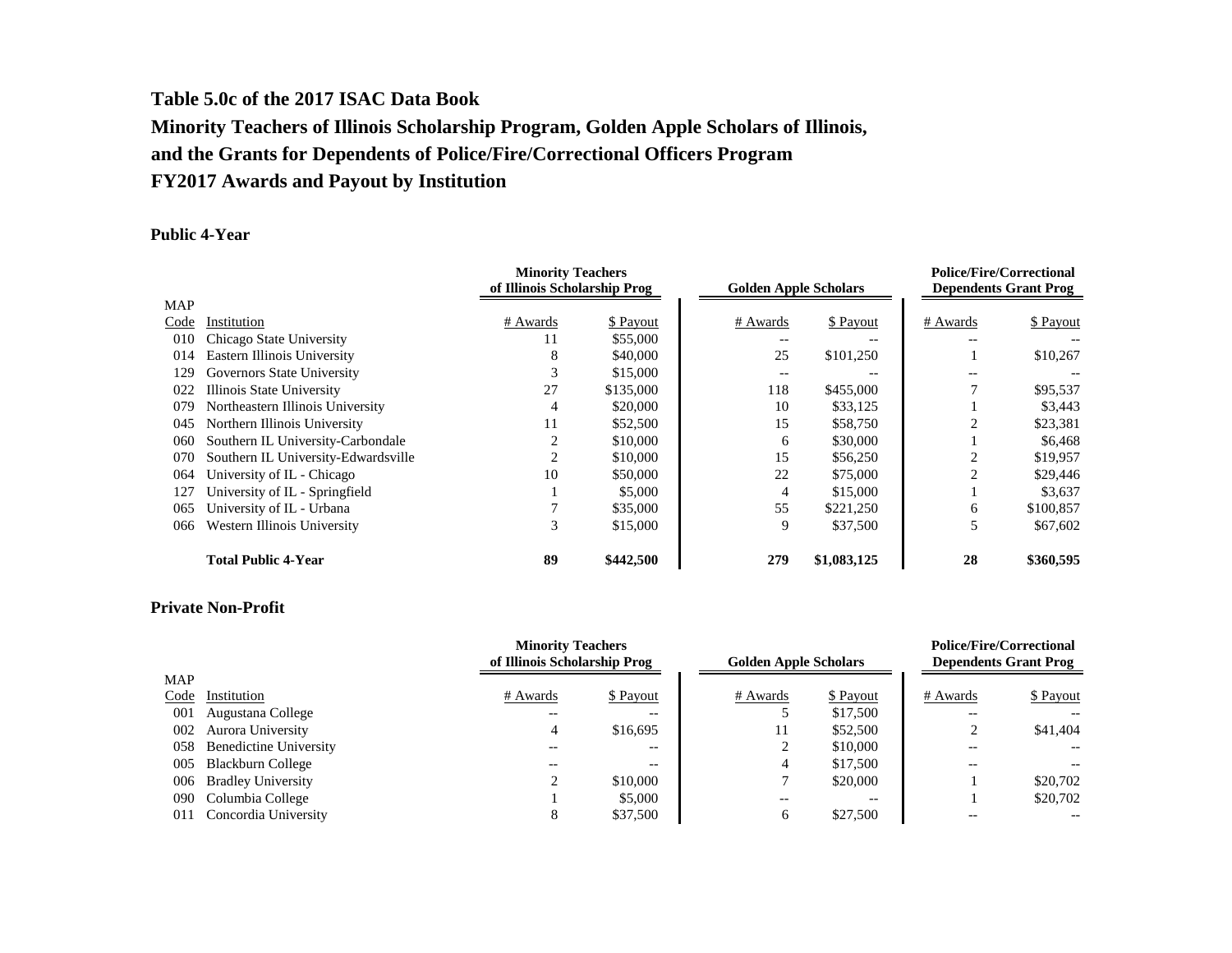#### **Table 5.0c, Awards and Payout by Institution, continued 2017 ISAC Data Book**

# **Private Non-Profit, continued**

|            |                                   | <b>Minority Teachers</b>     |           |                              |                   | <b>Police/Fire/Correctional</b> |           |
|------------|-----------------------------------|------------------------------|-----------|------------------------------|-------------------|---------------------------------|-----------|
|            |                                   | of Illinois Scholarship Prog |           | <b>Golden Apple Scholars</b> |                   | <b>Dependents Grant Prog</b>    |           |
| <b>MAP</b> |                                   |                              |           |                              |                   |                                 |           |
| Code       | Institution                       | # Awards                     | \$ Payout | # Awards                     | \$ Payout         | # Awards                        | \$ Payout |
| 013        | DePaul University                 | 13                           | \$57,498  | 13                           | \$50,833          | 5                               | \$108,893 |
| 055        | Dominican University              |                              | \$5,000   | 8                            | \$27,500          |                                 |           |
| 016        | <b>Elmhurst College</b>           | 2                            | \$10,000  | 8                            | \$32,500          | 1                               | \$7,102   |
| 017        | Eureka College                    |                              |           | 3                            | \$12,500          |                                 |           |
| 019        | Greenville College                |                              |           | 8                            | \$37,500          |                                 |           |
| 020        | <b>Illinois College</b>           | 1                            | \$5,000   | 4                            | \$12,500          |                                 |           |
| 021        | Illinois Institute of Technology  |                              |           | 1                            | \$2,500           | 1                               | \$10,351  |
| 023        | Illinois Wesleyan University      |                              |           | 4                            | \$13,750          |                                 |           |
| 083        | Judson University                 |                              |           |                              |                   |                                 |           |
| 025        | Kendall College                   |                              |           | $-\,-$                       |                   |                                 |           |
| 026        | Knox College                      |                              |           | 2                            | \$10,000          | $\mathbf{1}$                    | \$20,702  |
| 027        | Lake Forest College               |                              |           | 9                            | \$40,000          | 1                               | \$20,702  |
| 029        | Lewis University                  | $\overline{2}$               | \$10,000  | 6                            | \$22,500          | 3                               | \$41,404  |
| 030        | Lincoln College                   | --                           |           | $\overline{\phantom{m}}$     |                   | $-$                             |           |
| 031        | Loyola University                 | 3                            | \$15,000  | 21                           | \$73,750          | 6                               | \$113,859 |
| 034        | MacMurray College                 |                              |           | $-\,-$                       |                   |                                 |           |
| 033        | McKendree College                 | 1                            | \$5,000   | 8                            | \$35,000          |                                 |           |
| 036        | Millikin University               | $\overline{2}$               | \$10,000  | 3                            | \$12,500          |                                 |           |
| 038        | Monmouth College                  | $-$                          |           | 7                            | \$32,500          |                                 |           |
| 043        | National Louis University         | 12                           | \$59,801  |                              |                   |                                 |           |
| 044        | North Central College             | 1                            | \$5,000   | 6                            | \$17,500          | $\overline{2}$                  | \$41,404  |
| 046        | North Park University             | 3                            | \$12,500  | 3                            | \$11,250          |                                 |           |
| 048        | Northwestern University           |                              |           | 3                            | 10000             | 1                               | \$20,702  |
| 049        | <b>Olivet Nazarene University</b> |                              |           | 10                           | \$32,500          |                                 |           |
| 052        | Quincy University                 |                              |           | 3                            | \$12,500          | 1                               | \$5,215   |
| 007        | Robert Morris University Illinois |                              |           | $-$                          |                   |                                 | \$13,641  |
| 053        | Rockford University               |                              | \$5,000   | 3                            | \$12,500          |                                 | \$20,702  |
| 054        | Roosevelt University              |                              | \$5,000   | 3                            | \$15,000          |                                 |           |
| 069        | Saint Xavier University           | 9                            | \$45,000  | 7                            | \$26,250          |                                 |           |
| 068        | The School of the Art Institute   |                              |           |                              |                   |                                 |           |
| 062        | The University of Chicago         |                              |           |                              |                   |                                 |           |
| 076        | <b>Trinity Christian College</b>  | 6                            | \$30,000  | 1                            | \$5,000           |                                 |           |
| 081        | Trinity International University  |                              | --        |                              | $\qquad \qquad -$ |                                 |           |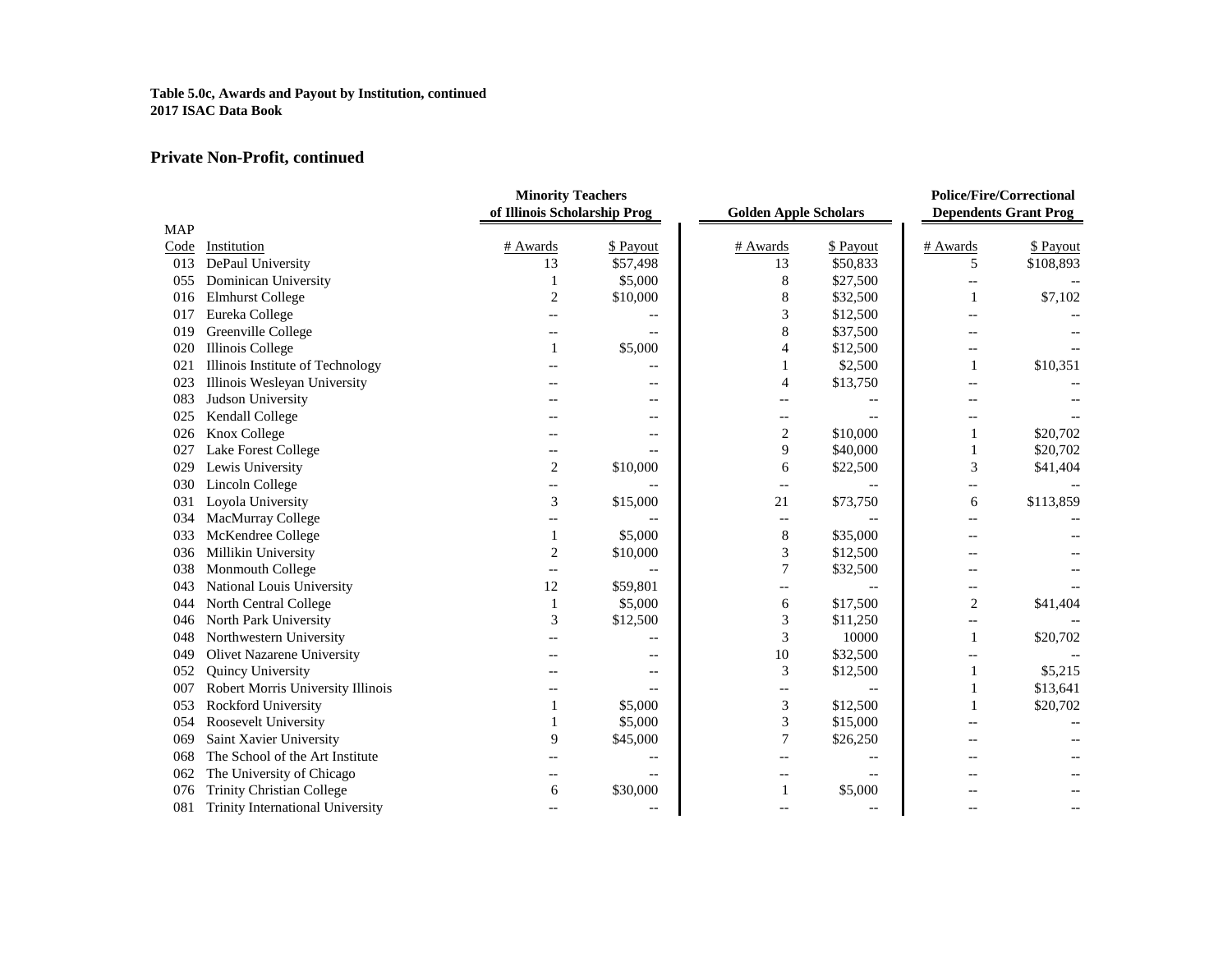#### **Table 5.0c, Awards and Payout by Institution, continued 2017 ISAC Data Book**

# **Private Non-Profit, continued**

|      | <b>Minority Teachers</b>        |                              |           |                              |           | <b>Police/Fire/Correctional</b> |           |
|------|---------------------------------|------------------------------|-----------|------------------------------|-----------|---------------------------------|-----------|
|      |                                 | of Illinois Scholarship Prog |           | <b>Golden Apple Scholars</b> |           | <b>Dependents Grant Prog</b>    |           |
| MAP  | Institution                     |                              |           |                              |           |                                 |           |
| Code |                                 | # Awards                     | \$ Payout | # Awards                     | \$ Payout | # Awards                        | \$ Payout |
| 057  | University of St. Francis       |                              | \$5,000   | 6                            | \$27,500  |                                 | \$2,872   |
| 102  | Vandercook College of Music     | 4                            | \$17,500  | 4                            | \$15,000  | $- -$                           | $- -$     |
| 067  | <b>Wheaton College</b>          |                              | \$5,000   |                              | \$2,500   | $- -$                           | $- -$     |
|      | <b>Total Private Non-Profit</b> | 79                           | \$371,494 | 190                          | \$748,333 | 29                              | \$510,357 |

### **Public 2-Year**

|            |                                          | <b>Minority Teachers</b>     |           |                              |           | <b>Police/Fire/Correctional</b> |                              |
|------------|------------------------------------------|------------------------------|-----------|------------------------------|-----------|---------------------------------|------------------------------|
|            |                                          | of Illinois Scholarship Prog |           | <b>Golden Apple Scholars</b> |           |                                 | <b>Dependents Grant Prog</b> |
| <b>MAP</b> | Institution                              |                              |           |                              |           |                                 |                              |
| Code       |                                          | # Awards                     | \$ Payout | # Awards                     | \$ Payout | # Awards                        | \$ Payout                    |
| 032        | College of DuPage                        |                              |           |                              |           |                                 | \$11,914                     |
| 074        | College of Lake County                   |                              |           |                              | --        |                                 | \$1,260                      |
| 015        | Elgin Commuity College                   |                              | \$5,000   |                              |           |                                 |                              |
| 087        | <b>Harper College</b>                    |                              |           |                              | --        |                                 | \$6,066                      |
| 114        | Harold Washington College                |                              |           |                              |           |                                 |                              |
| 124        | <b>Heartland Community College</b>       |                              |           |                              | --        |                                 |                              |
| 056        | Illinois Central College                 |                              |           |                              | --        |                                 |                              |
| 028        | <b>Illinois Valley Community College</b> |                              |           |                              |           |                                 |                              |
| 140        | John Wood Community College              |                              | $-$       |                              | --        |                                 | \$4,082                      |
| 024        | Joliet Junior College                    |                              |           |                              |           |                                 | \$9,750                      |
| 037        | Kankakee Community College               |                              |           |                              |           |                                 |                              |
| 008        | Kaskaskia College                        |                              |           |                              |           |                                 |                              |
| 009        | Kishwaukee College                       |                              | $- -$     |                              | --        |                                 | \$4,008                      |
| 105        | Lake Land College                        |                              | $- -$     |                              | --        |                                 |                              |
| 120        | <b>McHenry County College</b>            |                              |           |                              | --        | 3                               | \$5,426                      |
| 121        | Moraine Valley Community College         |                              |           |                              | --        |                                 |                              |
| 130        | <b>Oakton Community College</b>          |                              |           |                              |           |                                 |                              |
| 115        | Olive-Harvey College                     |                              |           |                              |           |                                 |                              |
| 107        | Parkland College                         |                              | \$5,000   |                              |           |                                 |                              |
| 073        | Prairie State College                    |                              |           |                              | --        |                                 |                              |